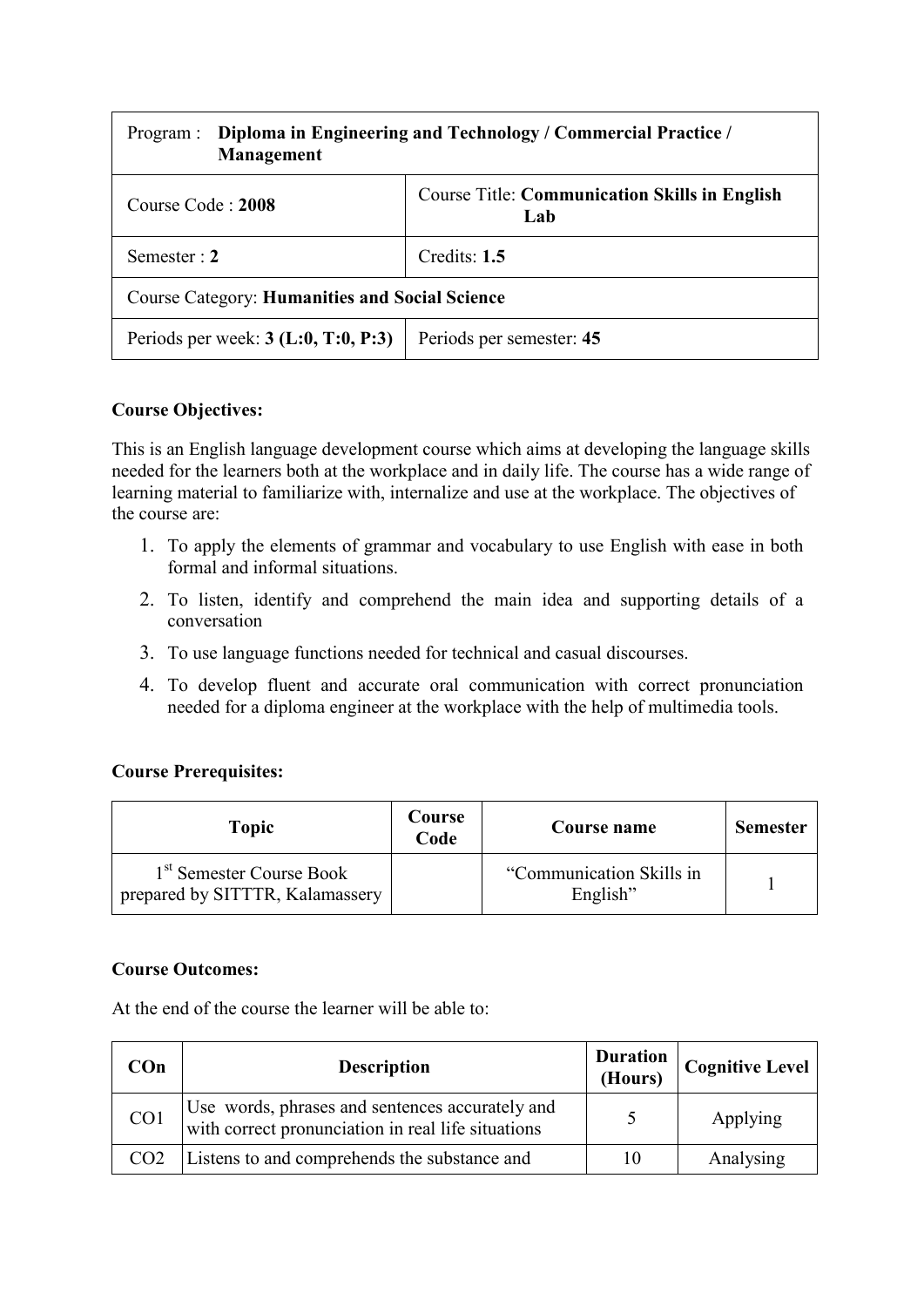|                 | central idea of simple narratives and descriptions.                                                                                                                                             |    |          |
|-----------------|-------------------------------------------------------------------------------------------------------------------------------------------------------------------------------------------------|----|----------|
| CO <sub>3</sub> | Use apt language functions while making<br>statements, asking questions, giving instructions,<br>and reporting events.                                                                          | 15 | Creating |
| CO <sub>4</sub> | Narrate simple experiences and series of events to<br>convey its essence and intention and present ideas<br>coherently, confidently and with clarity in debates,<br>discussions and interviews. | 15 | Creating |

# **CO – PO Mapping:**

| Course<br><b>Outcomes</b> | <b>PO1</b> | PO <sub>2</sub> | PO <sub>3</sub> | PO <sub>4</sub> | PO <sub>5</sub> | PO <sub>6</sub> | PO <sub>7</sub> |
|---------------------------|------------|-----------------|-----------------|-----------------|-----------------|-----------------|-----------------|
| CO <sub>1</sub>           |            |                 |                 |                 |                 |                 |                 |
| CO <sub>2</sub>           |            |                 |                 |                 |                 |                 |                 |
| CO <sub>3</sub>           |            |                 |                 |                 |                 |                 |                 |
| CO <sub>4</sub>           |            |                 |                 |                 |                 | ◠               |                 |

## **Course Outline:**

On completion of the course students will be able to:

| <b>Module</b><br><b>Outcomes</b> | <b>Description</b>                                                                                                     | <b>Duration</b><br>(Hours) | <b>Cognitive Level</b> |
|----------------------------------|------------------------------------------------------------------------------------------------------------------------|----------------------------|------------------------|
| CO <sub>1</sub>                  | Use words, phrases and sentences accurately and with correct<br>pronunciation in real life situations.                 |                            |                        |
| M1.01                            | I am all ears: Listen to the correct pronunciation<br>of words including its stress and accent.                        | $\overline{2}$             | Understanding          |
| M1.02                            | Let me try: Comprehend the meaning of words,<br>phrases and sentences and use them in real-life<br>situations.         | 3                          | Applying               |
| CO <sub>2</sub>                  | Listens to and comprehends the substance and central idea of simple<br>narratives and descriptions                     |                            |                        |
| M2.01                            | I am all ears: Listen to simple narratives,<br>conversations and descriptions                                          | 4                          | Understanding          |
| M <sub>2.02</sub>                | Understand the gist/central idea of these<br>narratives and descriptions and convert into<br>various other discourses. | 4.5                        | Creating               |